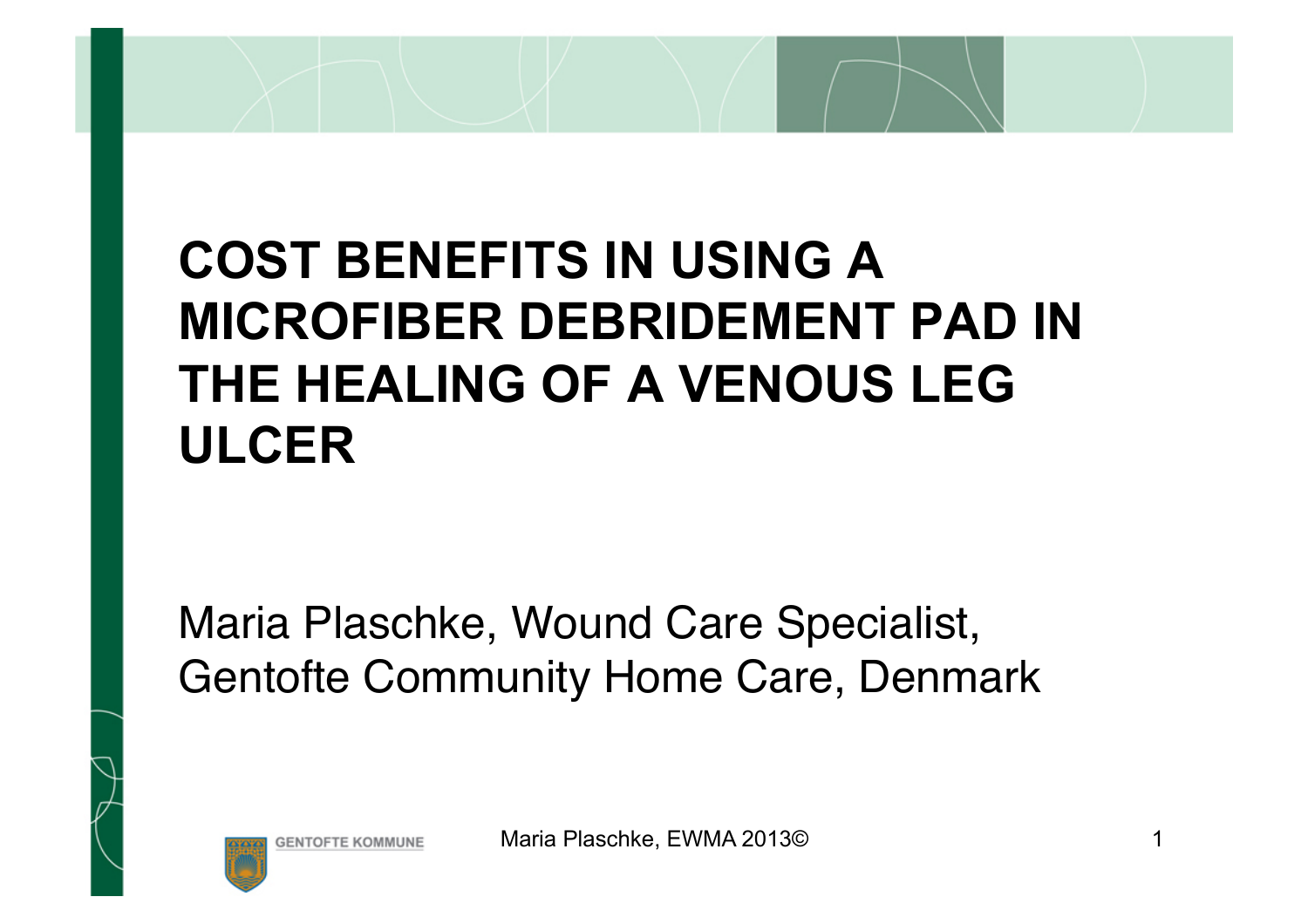# INTRODUCTION

- In community home care some patients wish to be selfreliant, to be able to continue working and not having to wait for the nurse to perform the wound care.
- The conventional method used for cleaning the wound is with tap water, gauze and tweezers. This is not always sufficient since most wounds need debridement to heal<sup>1</sup>
- Wounds behind the malleoli are prone to slough development and heal slowly2
- Non sufficient debridement delay's healing and exposes the patient to increased risk of complications<sup>1</sup>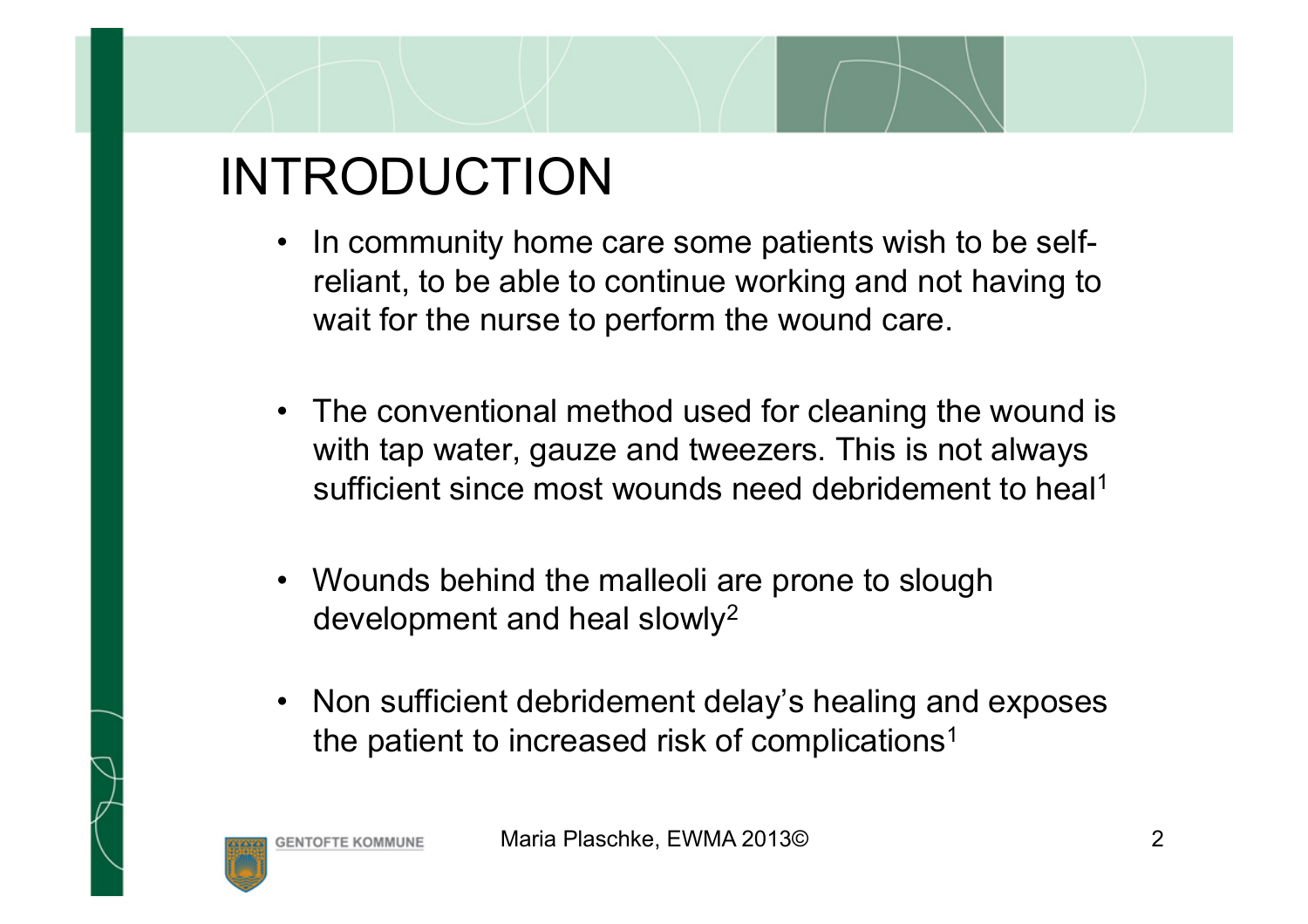### Hypothesis Aim

By improving debridement of the wound bed, combined with patient self reliance, healing will accelerate and the wound will heal in shorter time, which will be cost beneficial.

To illustrate the cost benefits by using a microfiber debridement pad compared to conventional treatment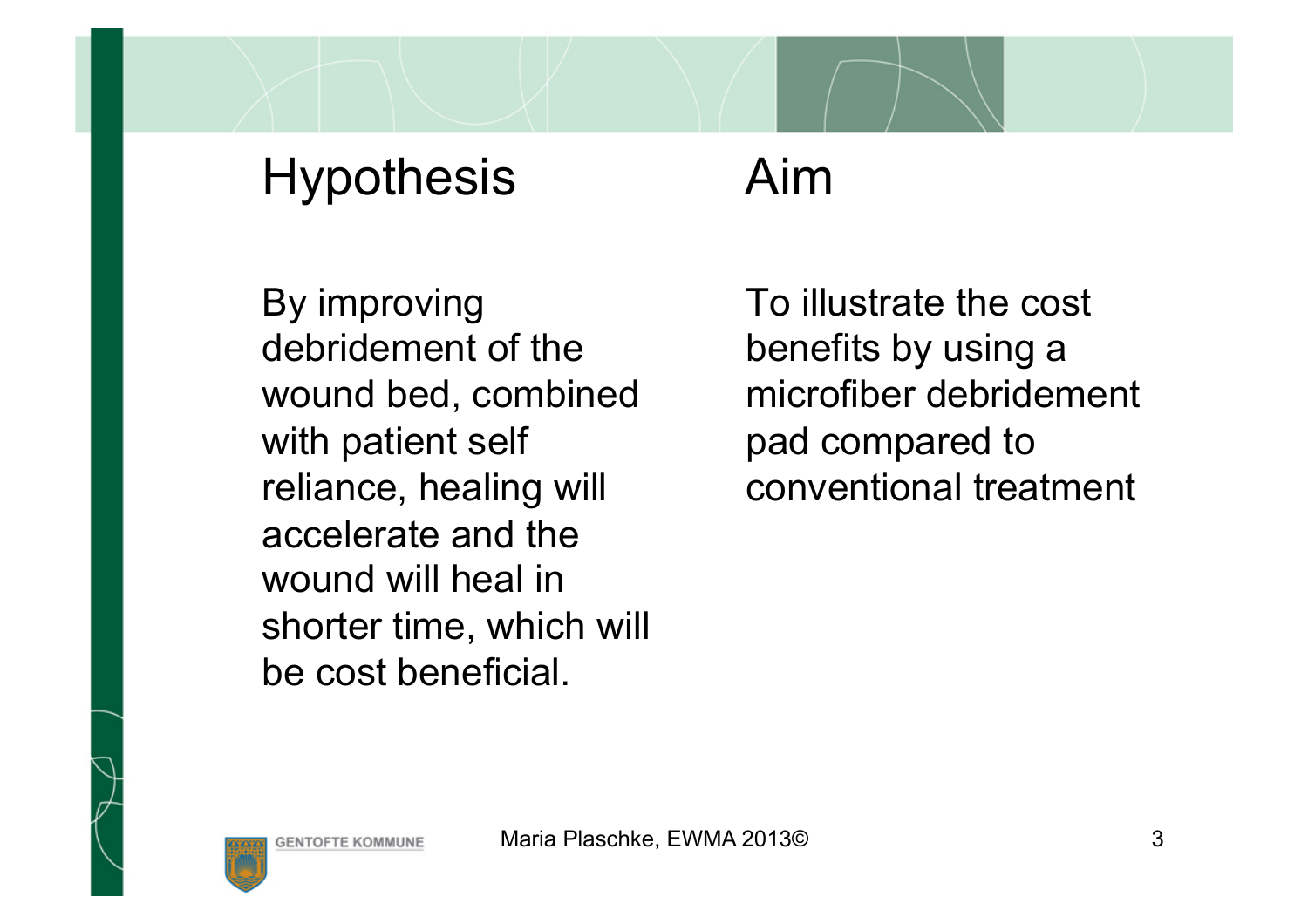### Conventional treatment until September 2012

- recurrent venous leg ulcers, left medial malleolus. Transplanted x2.
- Wound size: 5,55 cm<sup>2</sup> and 5 mm in depth.



- 65-year-old male with Healing time: approximately 9 months (last three times)
	- Cleaning method: Tap water, gauze and tweezers – twice a week for 7 minutes.
	- Economics: Nurse visits required 28 times during 9 months, of 25 minutes duration. Nurse hour cost 65  $\epsilon^3$
	- Bandage costs: 11,5  $\epsilon$ <sup>4</sup>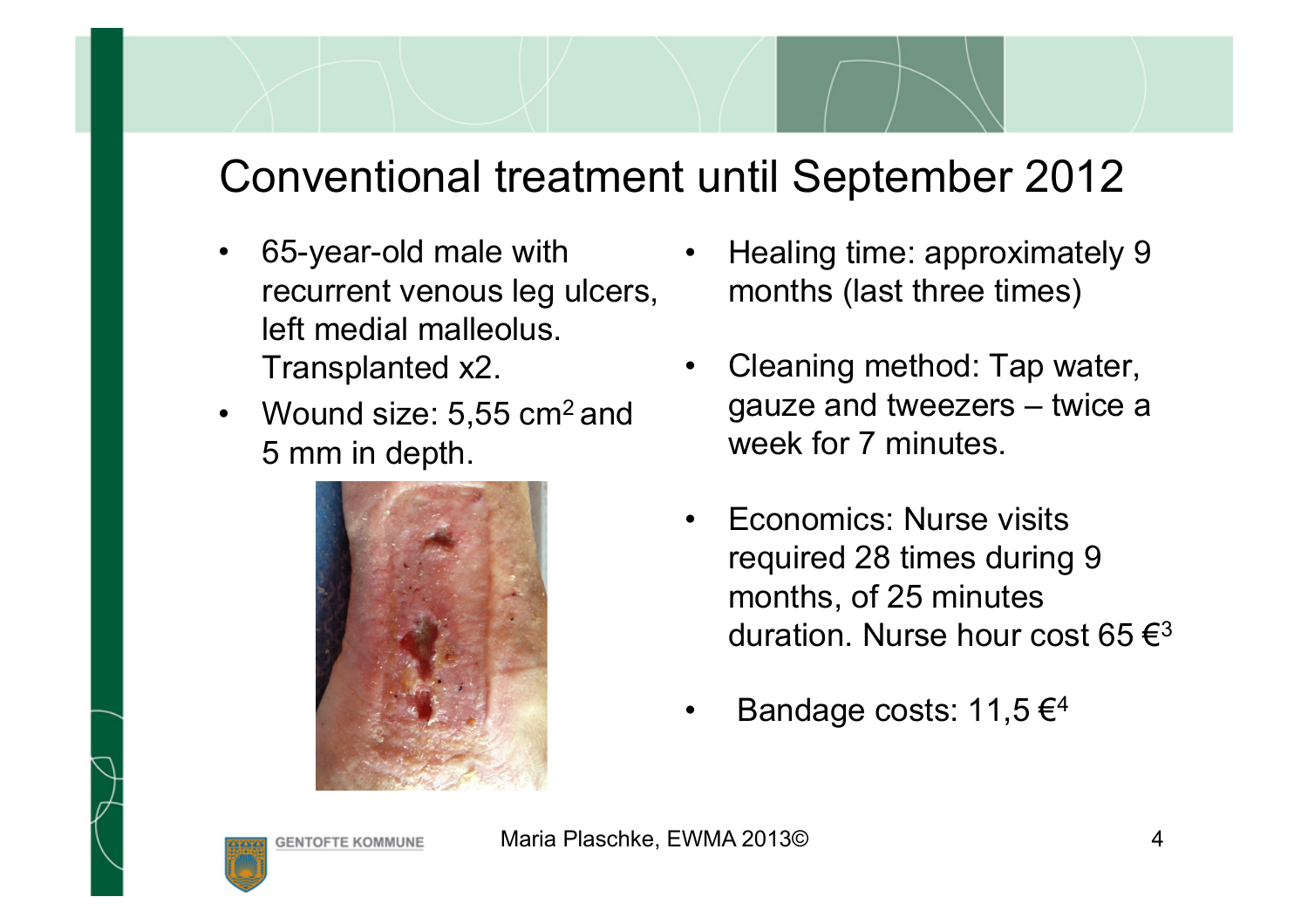### Treatment with Debrisoft® debridement pad

#### First result after 5 weeks:

• 2,1  $cm<sup>2</sup>$  and 3 mm in depth



- Method: Debridement pad together with tap water twice a week for 2-3 minutes
- Economics: Nurse visits 3 times for 20 minutes, once for 15 minutes. Nurse hour cost 65 $\epsilon$ <sup>3</sup>
- The patient used Debrisoft<sup>®</sup> once
- Bandage costs: approximately 27 $\epsilon$ <sup>4</sup>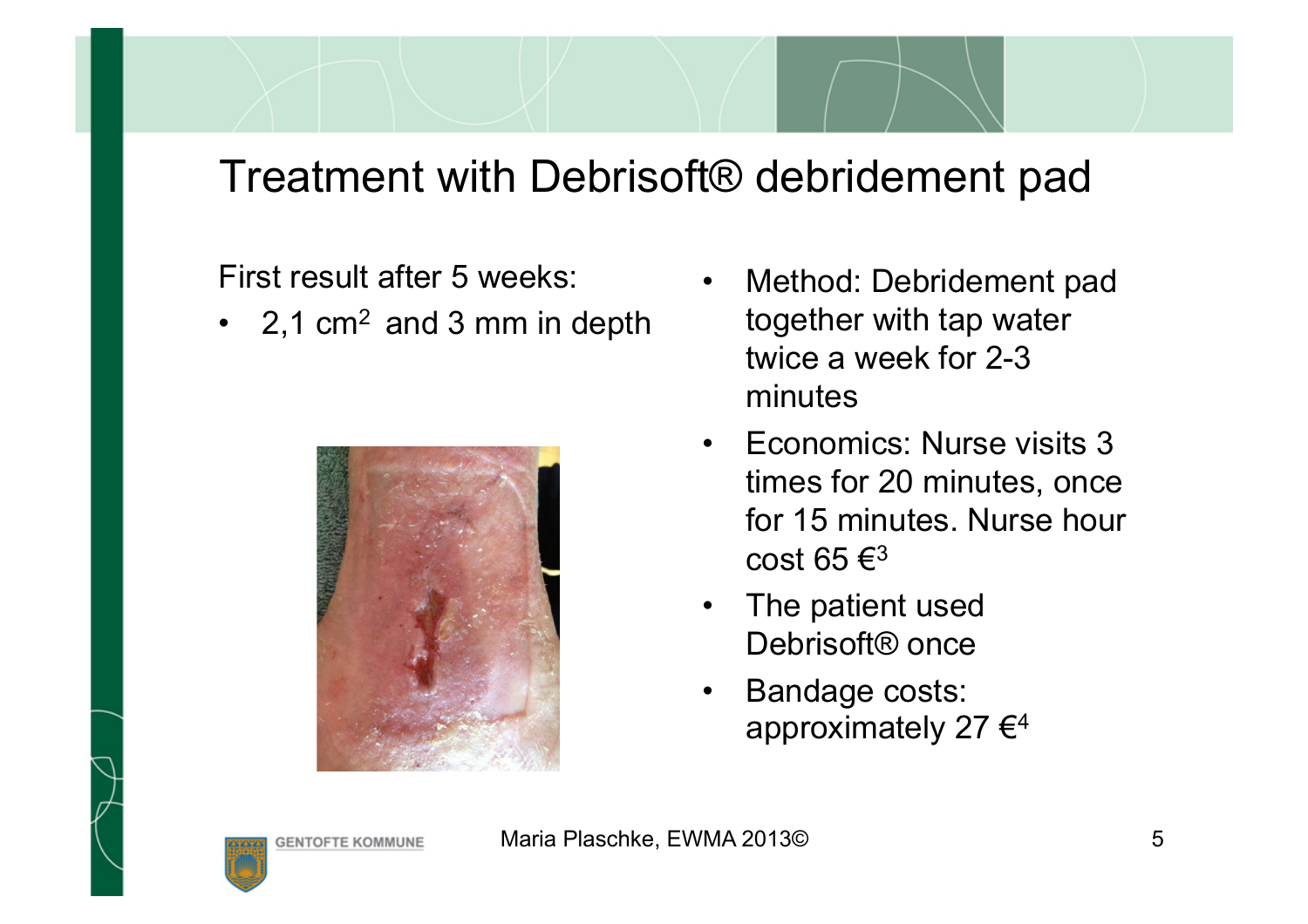### Result in December 2012

#### 3 months later:

• Wound size: 0,4 cm<sup>2</sup> and 1 mm in depth



Economics:

- The patient himself used Debrisoft® six times during the last 2,5 months.
- Nurse visits required 4 times in the last 2,5 months for 15 minutes. Nurse hour cost 65 $\epsilon$ <sup>3</sup>
- Bandage costs: approximately 50  $\epsilon^4$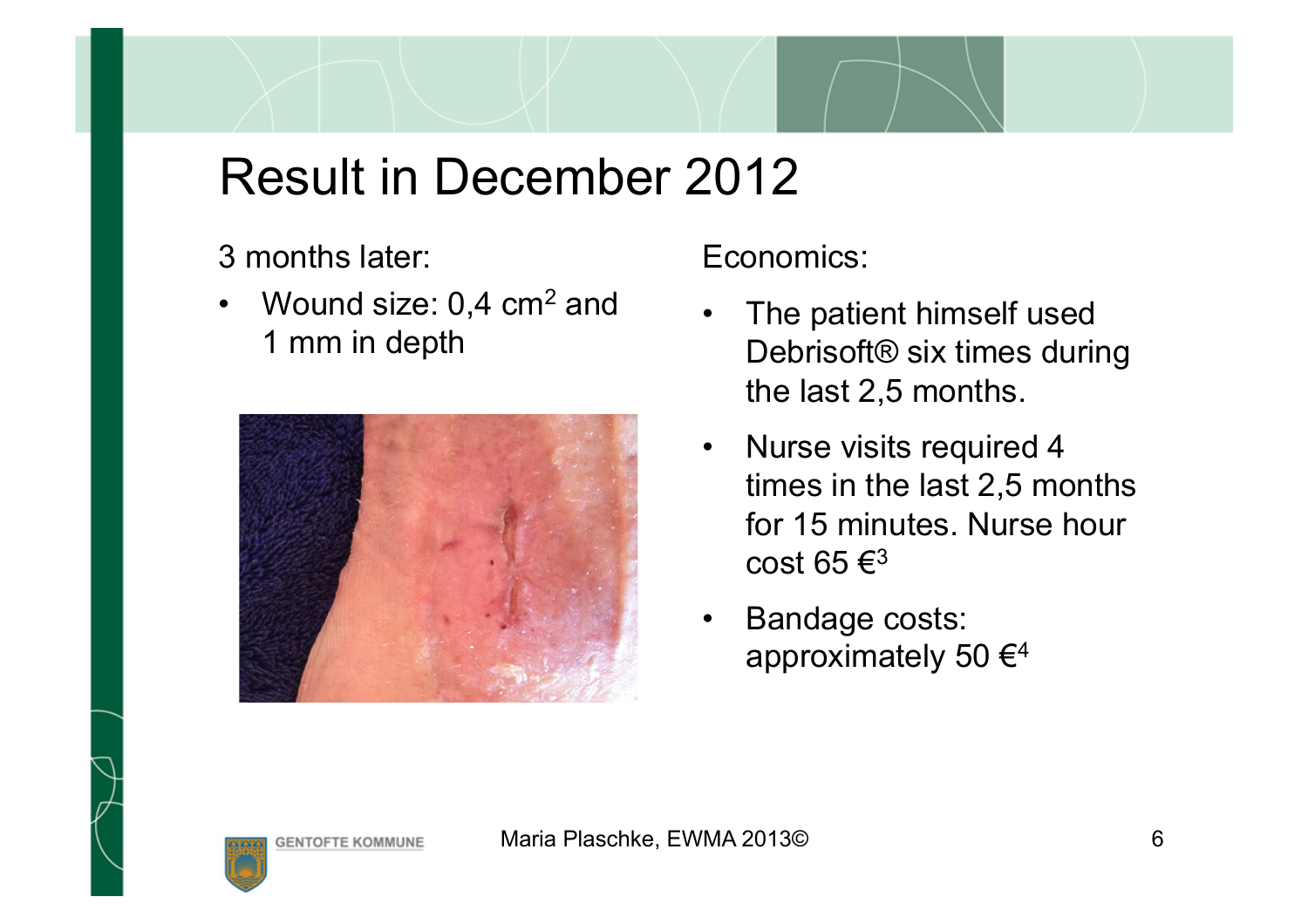## Final result

Conventional treatment with tap water, gauze and tweezers:

- 28 nurse visits
- 25 minutes duration
- 65 $\epsilon$ <sup>3</sup> per nurse hour
- 11,5  $€$  product expenses

### **Total: 773 €**

Debrisoft<sup>®</sup>

- 4 nurse visits of 20 minutes duration
- 4 nurse visits of 15 minutes duration
- 6 treatments by the patient himself
- 65 $\epsilon^3$  per nurse hour
- 77  $\epsilon$  product expenses

### **Total: 230 €**

Additional treatment with compression stockings was maintained in both treatments.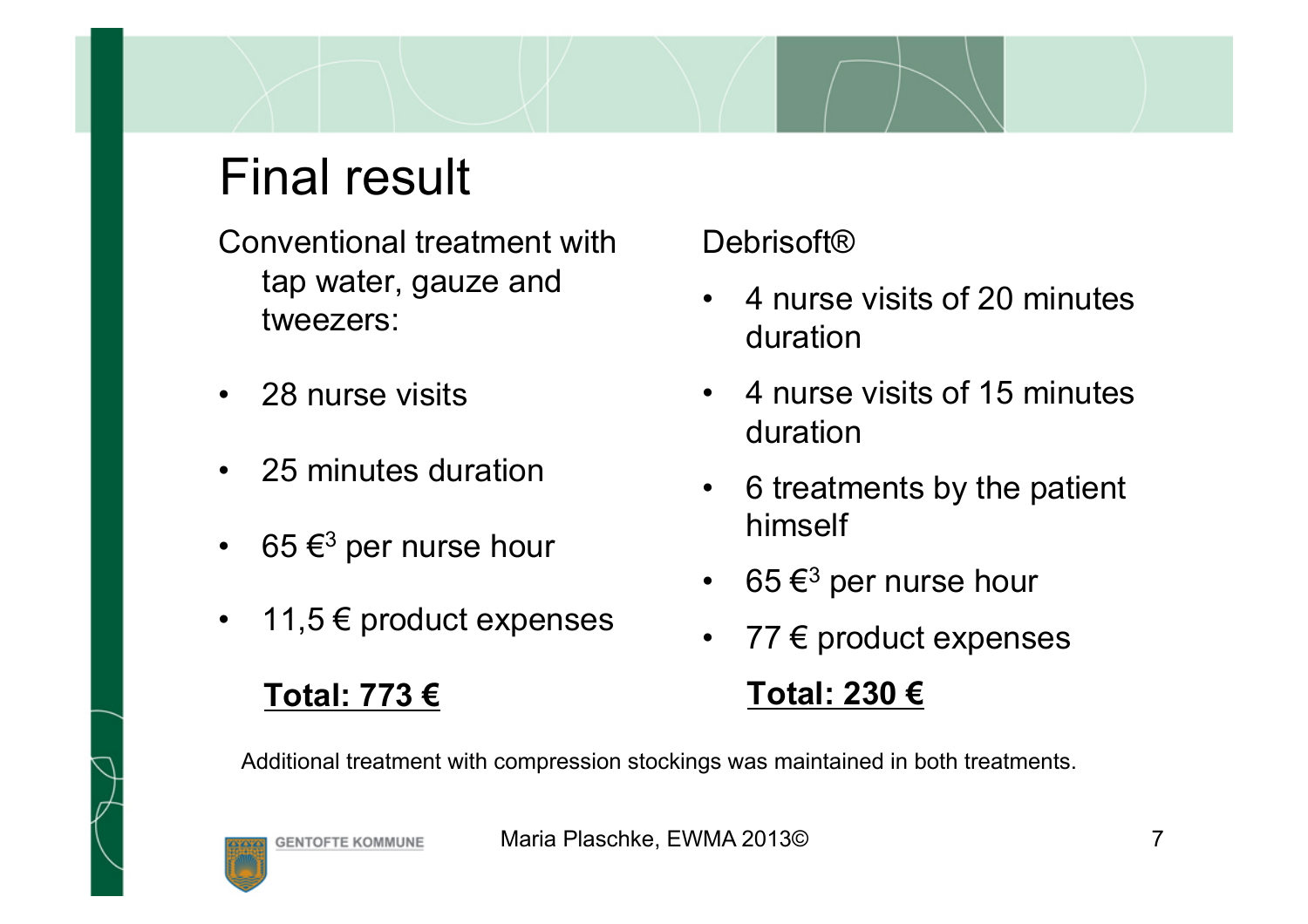### Healing completed February 2013



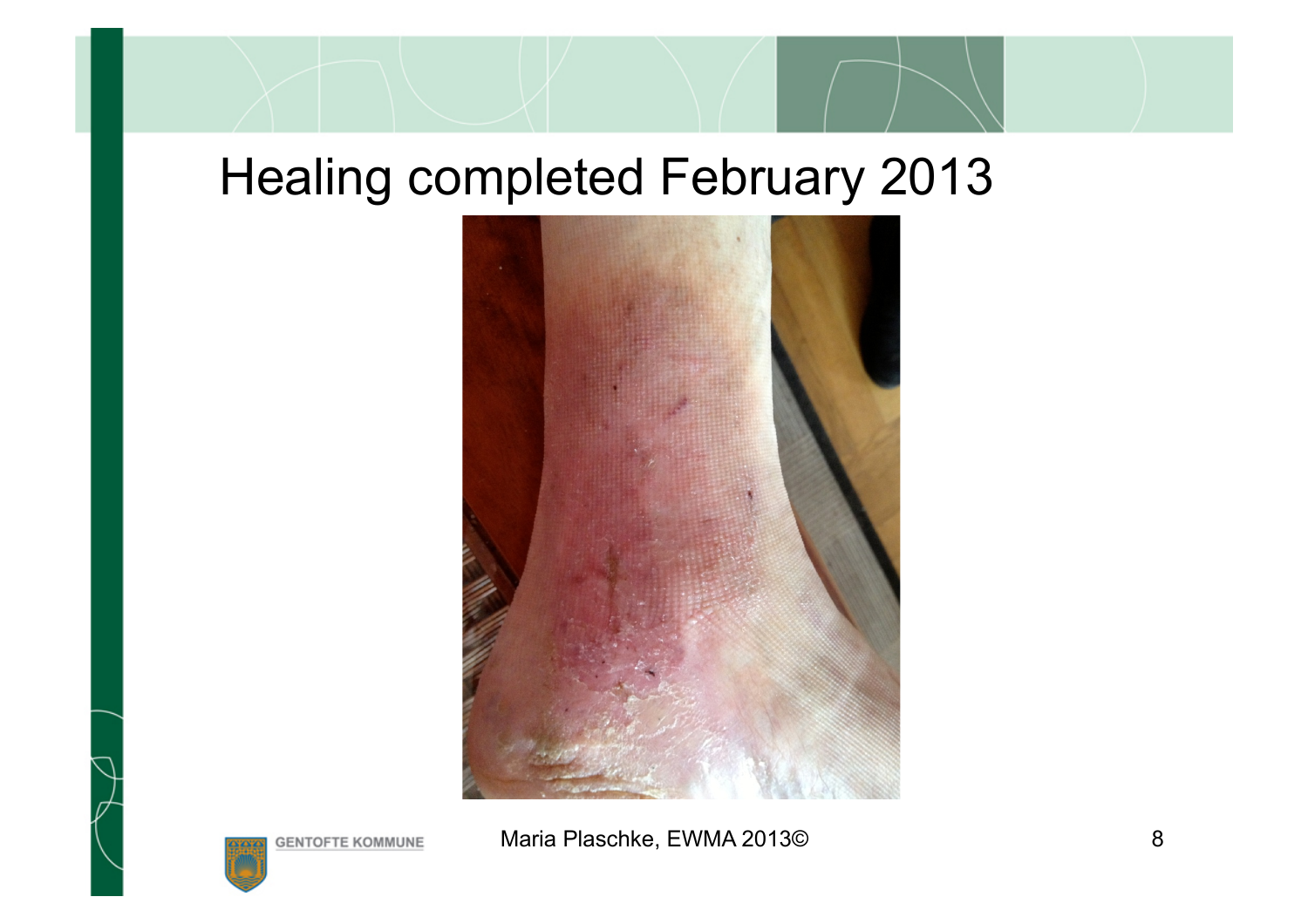### **Conclusion**

Treatment, with the microfiber debridement pad Debrisoft®, makes the wound easier to keep clean promoting healing and it gives an economical advantage and a shorter healing time, compared to conventional treatment.